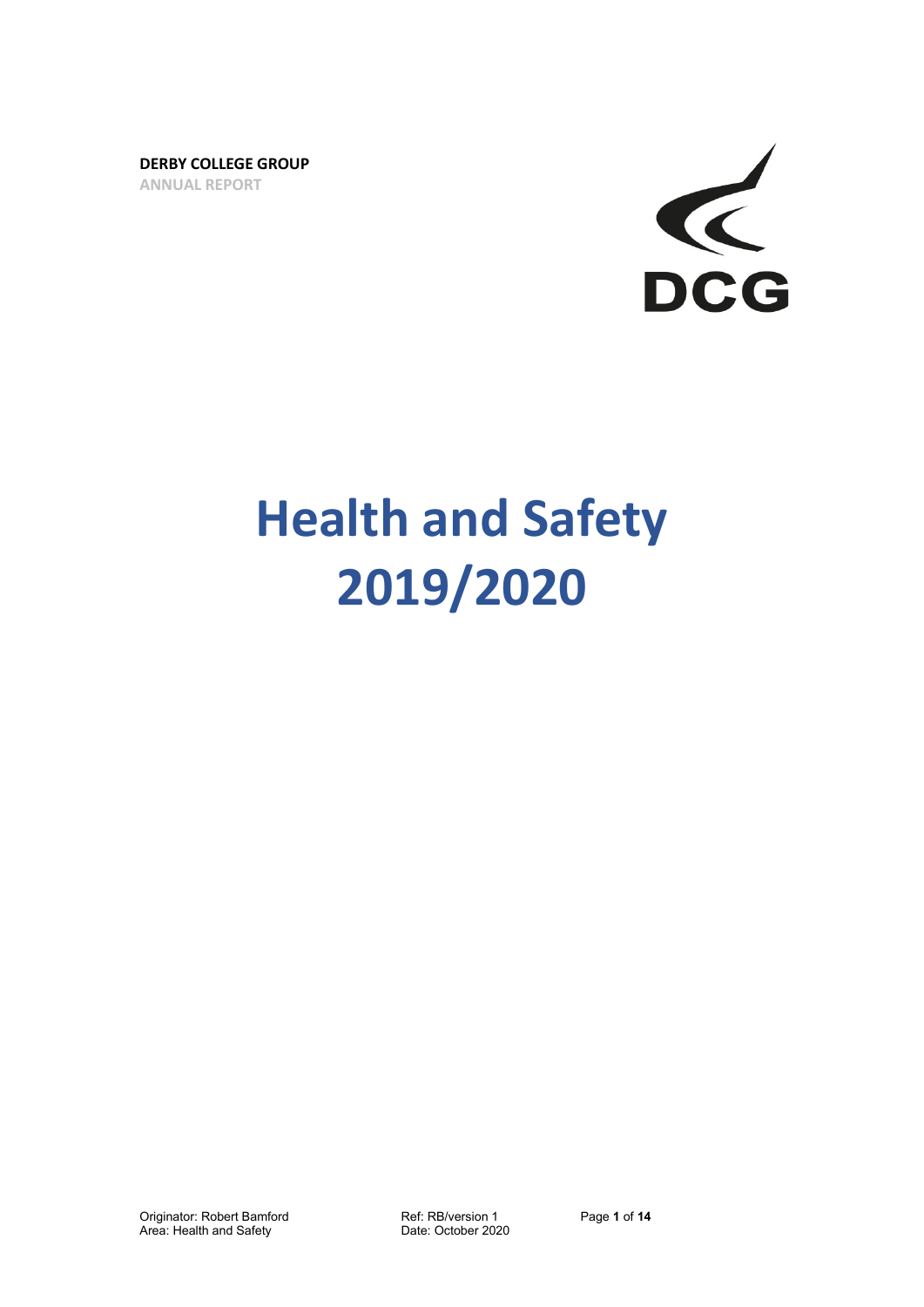# **Contents**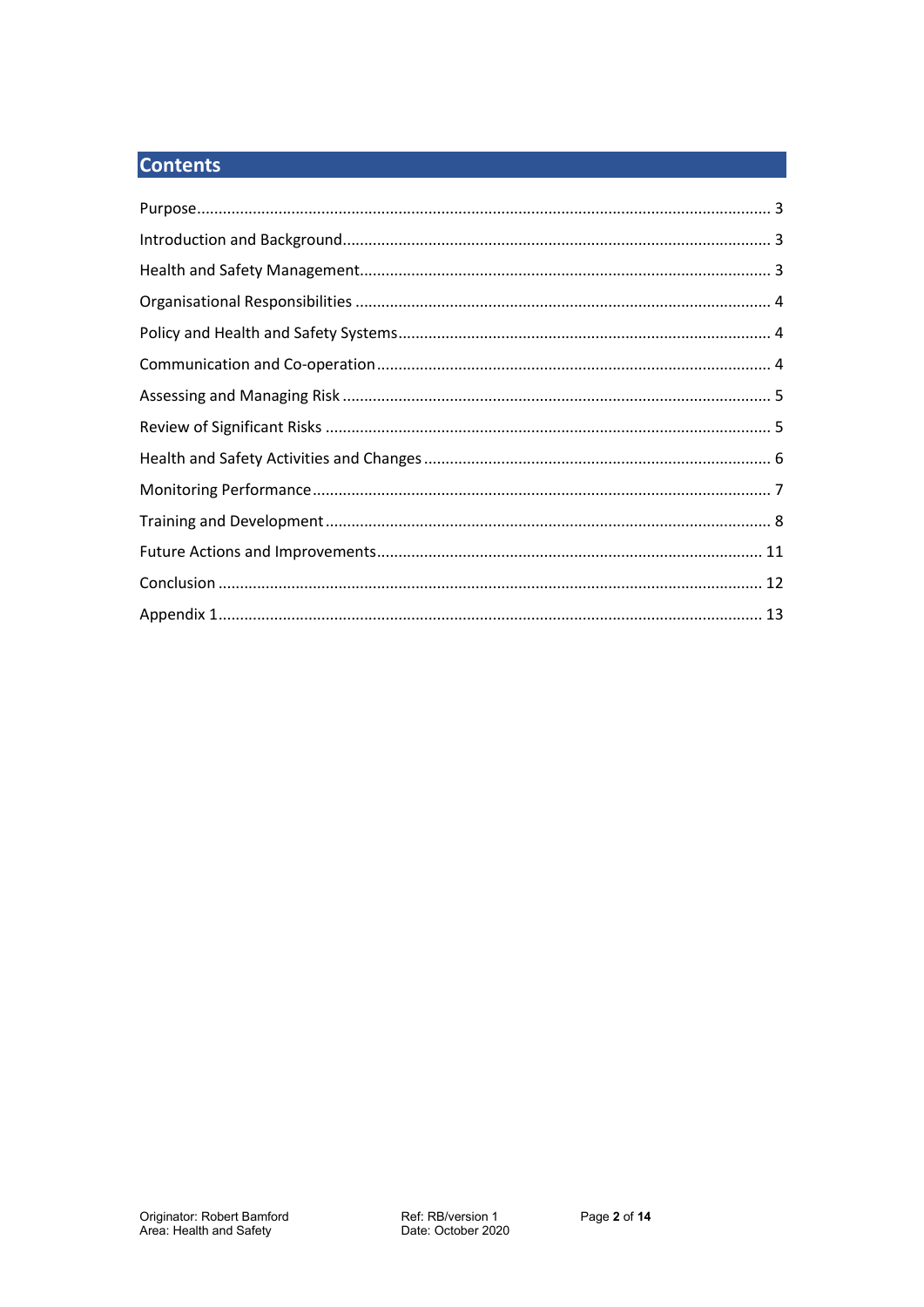# <span id="page-2-0"></span>**Purpose**

This report is a statement of Derby College Group's (DCG) health and safety management for the academic year 2019/20 and its intentions with regards to 2020/21 and beyond. The purpose of this report is to give an overview of arrangements in place to fulfil DCG's statutory health and safety obligations. It provides a review on management arrangements, accident performance data, and health and safety activities that have taken place over the last 12 months.

This report sets out key health and safety control measures and systems in place to demonstrate DCG's approach to minimising risk and ensuring the health and safety of its employees, students, and visitors.

# <span id="page-2-1"></span>**Introduction and Background**

Derby College Group (DCG) provides learning opportunities at all levels, from pre-16 provision for school students to higher education courses, apprenticeships and work-based learning, across a wide vocational spectrum, including engineering, construction, motor vehicle, hair and beauty, hospitality and catering, business and ICT, land-based, leisure, sport and public services, creative arts, health and social care, early years and A-Level provision, and is based on six main campuses.

In addition to delivery on campuses, a variety of other community-based venues are utilised to meet the need for basic skills, including adult maths and English, as well as supporting those whose first language is not English.

DCG attaches the greatest importance to the health, safety and welfare of its employees and others affected by its undertakings, and accepts fully its duties and responsibilities under the Health & Safety at Work etc Act 1974, the Management of Health & Safety at Work Regulations 1999 and all other relevant statutory obligations.

# <span id="page-2-2"></span>**Health and Safety Management**

DCG is committed to continuous improvement in health and safety and has developed standards and safety systems to achieve this. DCG's Health and Safety management system includes the key elements of the HSE's guidance document HSG65 'Managing for Health and Safety'. This model is summarised in the diagram below:



Originator: Robert Bamford Ref: RB/version 1 Page **3** of **14** Area: Health and Safety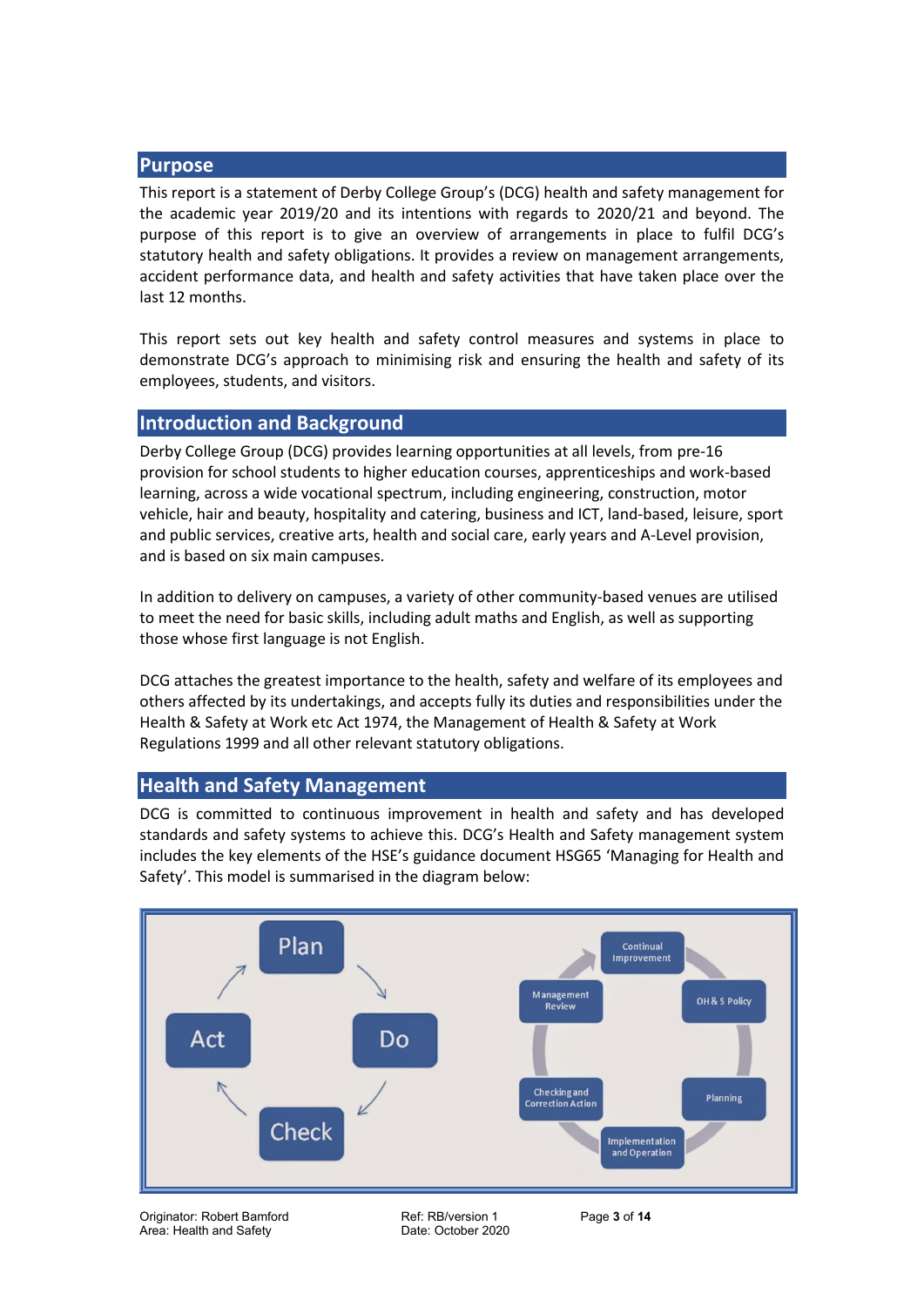DCG aims to provide and maintain a safe and healthy environment for all that use our services. This is achieved through, effective leadership by senior managers, participation of all staff and open and responsive communication channels.

# <span id="page-3-0"></span>**Organisational Responsibilities**

The overall responsibility for leading and implementing health and safety rests with the Chief Executive and the Executive Team. The strategic lead for health and safety across the Group is the Deputy Chief Executive having line management responsibility for the Head of Health and Safety. The Head of Health and Safety is a qualified health and safety practitioner and is defined as the competent person for the organisation and manages the Health and Safety Team. The Health and Safety Team ensures that clear lines of responsibility and communication are in place as part of DCG's overall health and safety management system. At all levels within the organisation, managers accept accident prevention and health and safety as part of their day to day responsibilities.

# <span id="page-3-1"></span>**Policy and Health and Safety Systems**

DCG continues to aim towards ISO 45001 Occupational Health and Safety Management Certification and all health and safety policies and procedures are controlled and reviewed to maintain this standard. All policies are reviewed by the Head of Health and Safety, and SharePoint is used as the central repository for all asset health and safety documentation.

# <span id="page-3-2"></span>**Communication and Co-operation**

DCG feels that involvement of the workforce to develop a genuine management and workforce partnership is integral. Managers are actively encouraged to have open communications with employees and students that raise any health and safety concerns, and DCG communicates information on safety through various measures, outlined below:

- **Executive Health and Safety Committee**: this committee has been established to take a strategic overview of health and safety issues affecting DCG. It ensures best practice in health and safety, promoting communication, co-operation, and consultation. The Committee is chaired by the Deputy Chief Executive and has representatives from all areas of the DCG (including Trade Union Safety Representatives). Representatives act as contact points within their service areas on matters of health and safety.
- **Operational Health and Safety Management Group:** this group has been established to operationally promote and monitor DCG's Health and Safety management system. The Group is chaired by the Health, Safety & Environment Adviser and is accountable to the Executive Health and Safety Committee.
- **Senior Management/Leadership Teams:** Health and safety is a standard agenda item at and provides the Corporation Board with regular updates the on health and safety performance, incidents/investigations, and legal issues.
- **Safety Campaigns:** A programme of compliance and safety campaigns on common health and safety issues are communicated to staff throughout the year.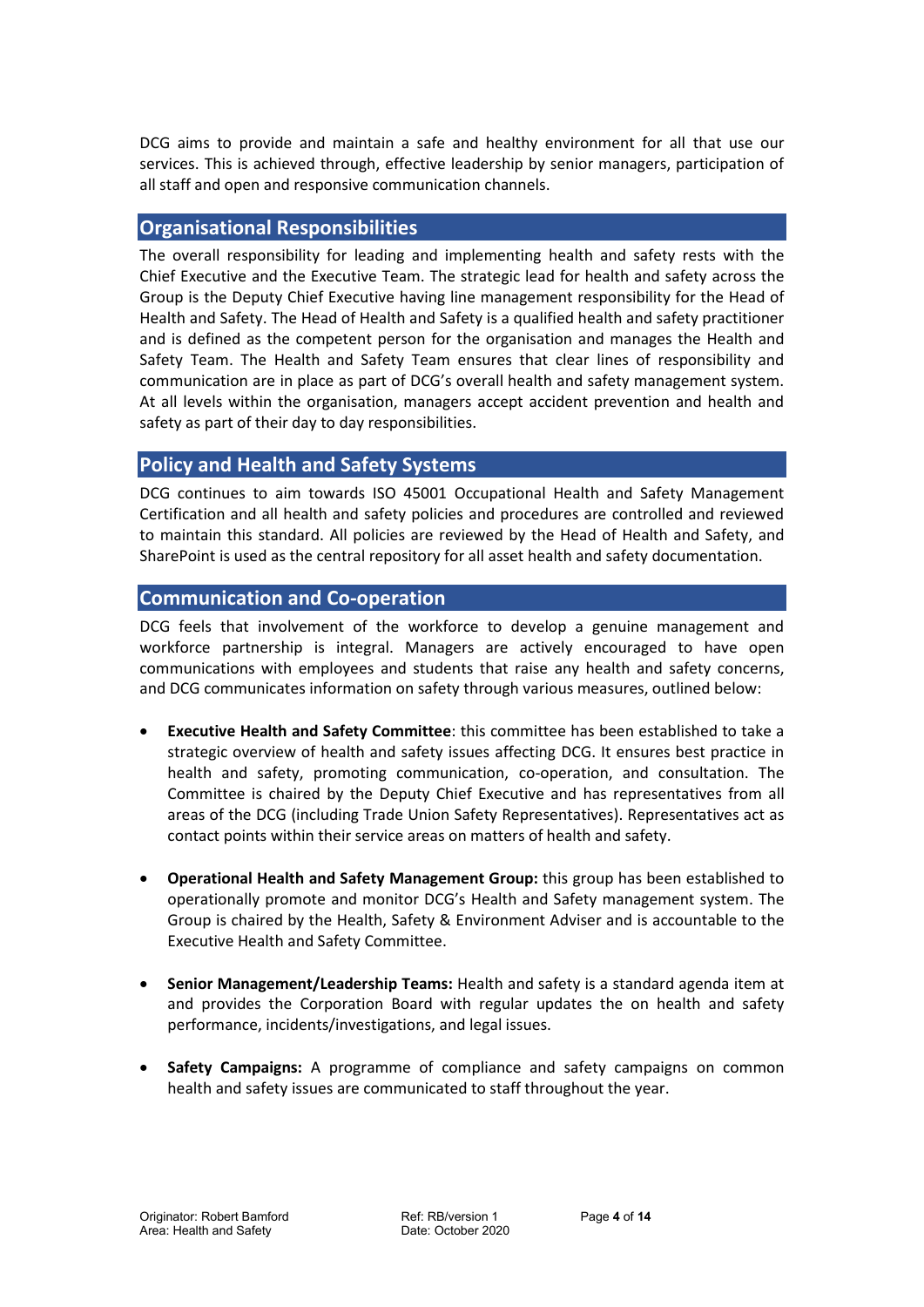# <span id="page-4-0"></span>**Assessing and Managing Risk**

DCG undertakes a number of key activities to manage and reduce risk, this includes:

- **Health and Safety Inspections** There is a programme of inspections across the group completed by the Health, Safety and Environment Advisor. Any unresolved issues are identified and escalated to Local Senior Management and if necessary, the Head of Health and Safety and the Operational Health and Safety Management Group.
- **Health and Safety Management Audits** There is a programme of audits across the Group completed by the Head of Health and Safety. These target higher risk schemes and service areas. The findings of these audits are circulated to service managers and if necessary, the Senior Management Team and the Executive Health and Safety Committee.
- **Safe Plant and Equipment** There is a programme of statutory inspections, testing and maintenance completed by the **Estates and Facilities & Site Services team** for the following areas:
- ✓ *Asbestos Surveying*
- ✓ *Fire Risk Management*
- ✓ *Fire Safety Equipment*
- ✓ *Electrical Installation*
- ✓ *Gas Safety*
- ✓ *Water Treatment and Control*
- ✓ *Lifting Equipment*
- <span id="page-4-1"></span>✓ *Portable Appliance Testing*

# **Review of Significant Risks**

COVID-19 is an infectious disease caused by a newly discovered coronavirus which nationally has during 2019-20 had a medical, social, and economic impact.

Most people infected with the COVID-19 virus will experience mild to moderate respiratory illness and recover without requiring special treatment. Older people, and those with underlying medical problems like cardiovascular disease, diabetes, chronic respiratory disease, and cancer are more likely to develop serious illness.

In response to this COVID-19 pandemic, and in particular safeguarding the clinically and extremely clinically vulnerable, DCG has carried out and implemented an organisational wide COVID risk assessment which remains under constant review.

To reduce the transmission risk between employees and students, and in line with national guidance, DCG has and continues to provide a COVID secure work environment. As required, sites have been closed due to lockdown restrictions and to enable reopening, investment has been given to provide additional controls to ensure compliance with social distancing and hand hygiene, as well as workplace adaptations made to enable home working and safe service delivery.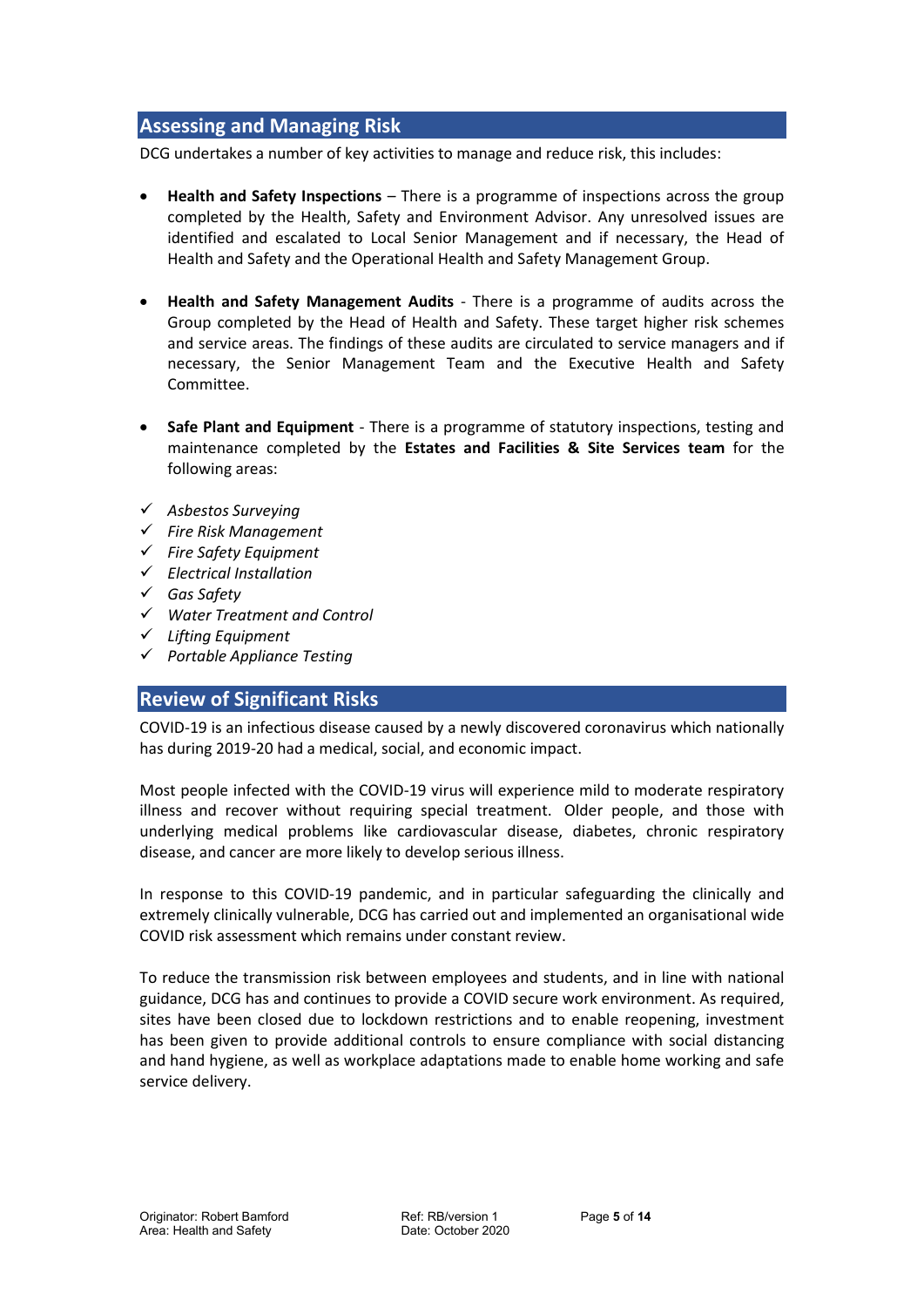# <span id="page-5-0"></span>**Health and Safety Activities and Changes**

#### **Fire Safety Management**

DCG is required to carry out suitable and sufficient fire risk assessments to ensure that adequate fire safety measures are in place and a programme of fire risk assessments has been completed by our special fire consultants, Marpal Ltd.

The code of practice BS 5839 in line with current building regulations sets out the standards for maintenance of fire systems (including equipment maintenance schedules). DCG has a programme of inspections, testing and maintenance of fire-fighting equipment, emergency lighting and fire detection and warning systems. This is undertaken by an external contractor.

Fire evacuation exercises were carried out across all College sites, with drills being carried out on a termly basis and during times when the campuses were in operation, e.g. evenings and early mornings. Positive action was taken, e.g. minor changes to local procedures such as management at Assembly Points and review of the systems in place for managing people requiring assistance.

#### **Environmental Management**

DCG continues to work closely with its waste contractor, Veolia and this relationship provides the opportunity for improvements in recycling rates and appropriate segregation and disposal of waste.

Recycling facilities continue to be rolled out across all Colleges and curriculum areas continue to work with the Health and Safety Team and Estates Management with regards to segregating waste at source, with the aim of mirroring and promoting sector best practice with students.

Collaborative work is being undertaken by the Estates Management Team and Health and Safety to drive forward initiatives to ultimately achieve a robust environmental management system. For example, policy development, establishing operational procedures for waste management, energy consumption, and low carbon management solutions.

Environmental management forms part of the new starter induction to raise awareness within DCG about our guiding principles and the cost of effective energy management.

#### **Workplace Vetting**

DCG has legal, moral, and contractual obligations with regards to its students' health, safety and welfare whilst they are engaged with employers for the purpose of work-based learning and work experience.

The Work Experience Team, Apprenticeship Team and Business Development input all documentation and information pertaining to employer health, safety and safeguarding assessments into the central records library and database, with the Health and Safety Team providing the strategic overview.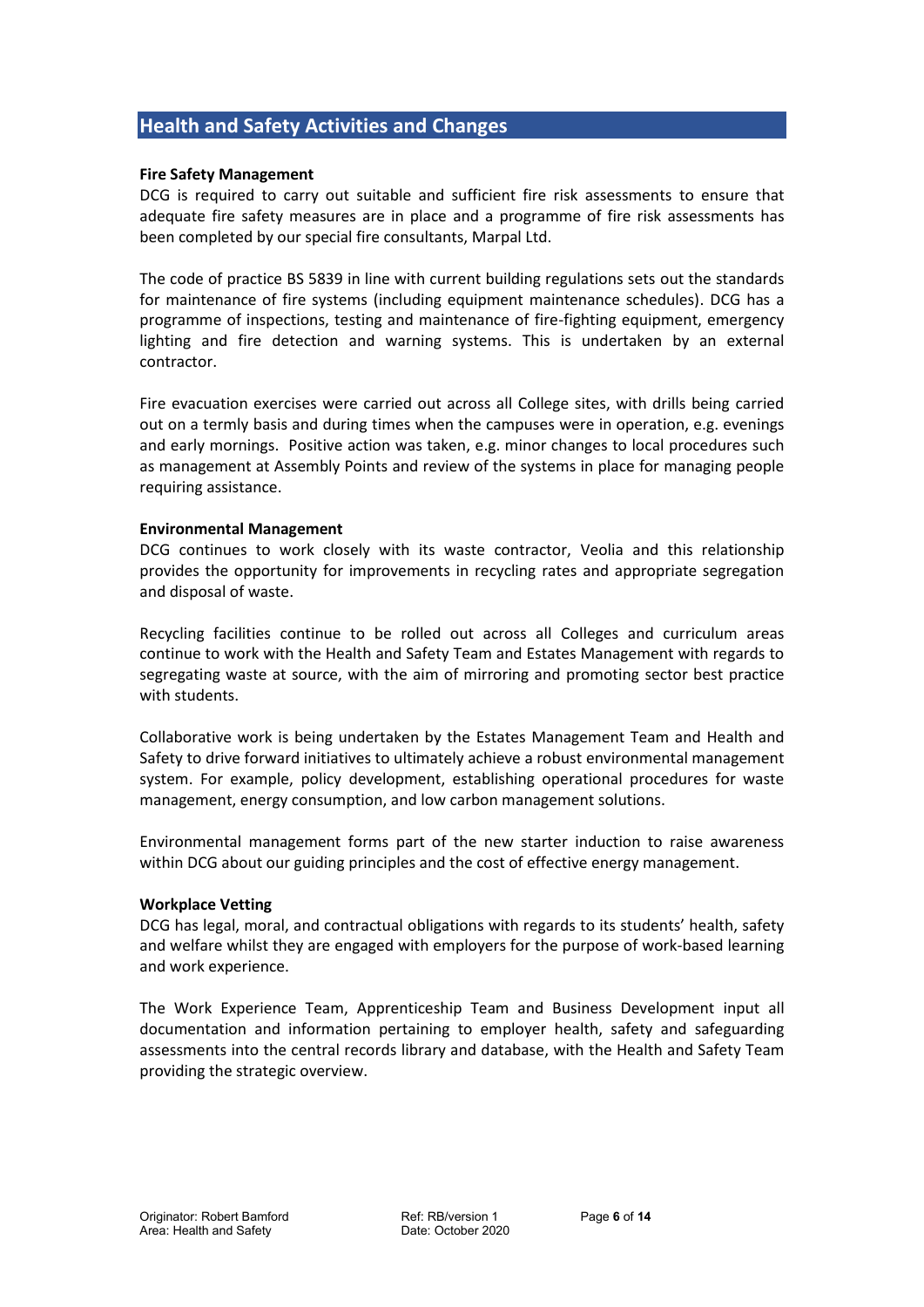#### **Food Safety**

The Health and Safety Team works with Caterlink, Hospitality and Catering and Little Explorers Nursery to ensure high standards of food safety and hygiene, which is achieved through inspections and meetings. 5\* food hygiene ratings have been awarded to all catering facilities across DCG, following inspections undertaken by local authorities.

#### **Link Governor**

Stronger links have been forged with the Corporation this year with the identification of a Link Governor. Frequent meetings have taken place between them and Health and Safety, with both parties finding this of benefit.

The links with the Corporation have been further enhanced by the Head of Health and Safety attending each Corporation meeting to present an update report on compliance and KPI progress.

#### **Competent Person (Health and Safety)**

In March 2020, the Environmental Compliance Manager left DCG, and in June 2020 a Health and Safety Manager was appointed and joined the Senior Leadership Team in the position of Head of Health and Safety.

# <span id="page-6-0"></span>**Monitoring Performance**

DCG evaluates performance based on several health and safety key performance indicators, as detailed below.

#### **Accident and Incidents**

Outlined below is a summary of some of the main health and safety statistics monitored and reviewed by the Executive Health and Safety Committee. *Please refer to 'Appendix 1' for a full Breakdown of Accidents.*

|                                                                          | 2017-18        | 2018-19 | 2019-20 |
|--------------------------------------------------------------------------|----------------|---------|---------|
| <b>Total Number of</b><br>Accidents (incl. Incidents and Near<br>misses) | 362            | 432     | 363     |
| <b>Total Number of RIDDOR</b><br><b>Incidents</b>                        | $\overline{2}$ | 6       | 7       |
| <b>Employees: Total Number of</b><br><b>Accidents</b>                    | 45             | 65      | 29      |
| <b>Students: Total Number of</b><br><b>Accidents</b>                     | 296            | 336     | 315     |
| Others: Total Number of<br><b>Accidents</b>                              | 15             | 26      | 8       |

#### **H&S Enforcement (Statutory Breaches)**

Over the last 12 months DCG have been subjected to a formal investigation by an enforcing authority. The Health and Safety Executive (HSE) visited the Broomfield campus to investigate an accident involving the collapse of a haystack. This work-related accident was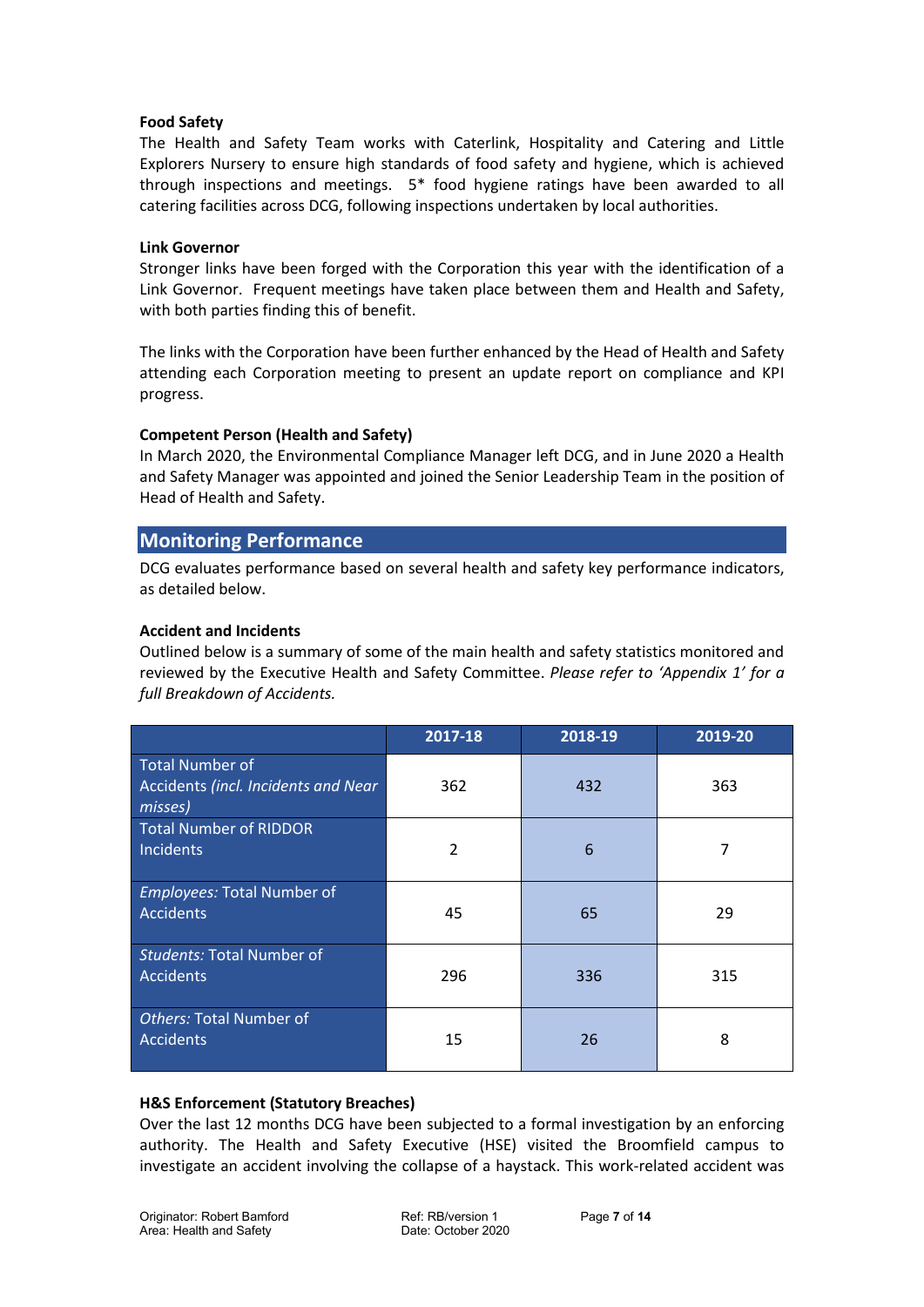reported to the HSE as per the Reporting of Incidents, Diseases and Dangerous Occurrences Regulations (RIDDOR) because of a specified injury sustained by a student. An improvement notice was served and the HSE have since confirmed the appropriateness of the action taken by DCG to comply with this notice which has been closed.

In relation to this accident a personal injury claim has been received and an investigation remains open.

#### **Number of Accidents, Locations and Type**

Figures show a small decline in the number of accidents, and this can be attributed to the investment in health and safety training, procedures and good management arrangements, as well as a reduction in on-site activity because of site closures due to COVID-19 lockdown restrictions.

On review, the following observations can be made:

- As expected, (in line with UK Statistics) the two most common types of accidents were manual handling and slip, trips and falls.
- No specific trends relating to any one site or service.
- No animal welfare incidents were reported this year.

#### **RIDDOR Reportable Incident**

7 reportable incidents were reported to the HSE and full investigations completed, where necessary, remedial corrective and preventative measures were implemented.

#### **Personal Injury Claims**

3 personal and employee liability claims were received in relation to work-related accidents. All claims have either been settled or remain open impeding further investigation and/or negotiations.

# <span id="page-7-0"></span>**Training and Development**

DCG provides a comprehensive safety training programme via e-Learning (Safety Media), inhouse delivered courses and externally accredited safety courses. DCG's health and safety training matrix identifies employee training requirements dependent on their role and responsibilities within DCG and is graded as to whether it is mandatory, essential for the role or desired.

All training is coordinated by the Learning and Development Manager and delivered internally by members of the Health and Safety Team, or the Roundhouse Thinking Team.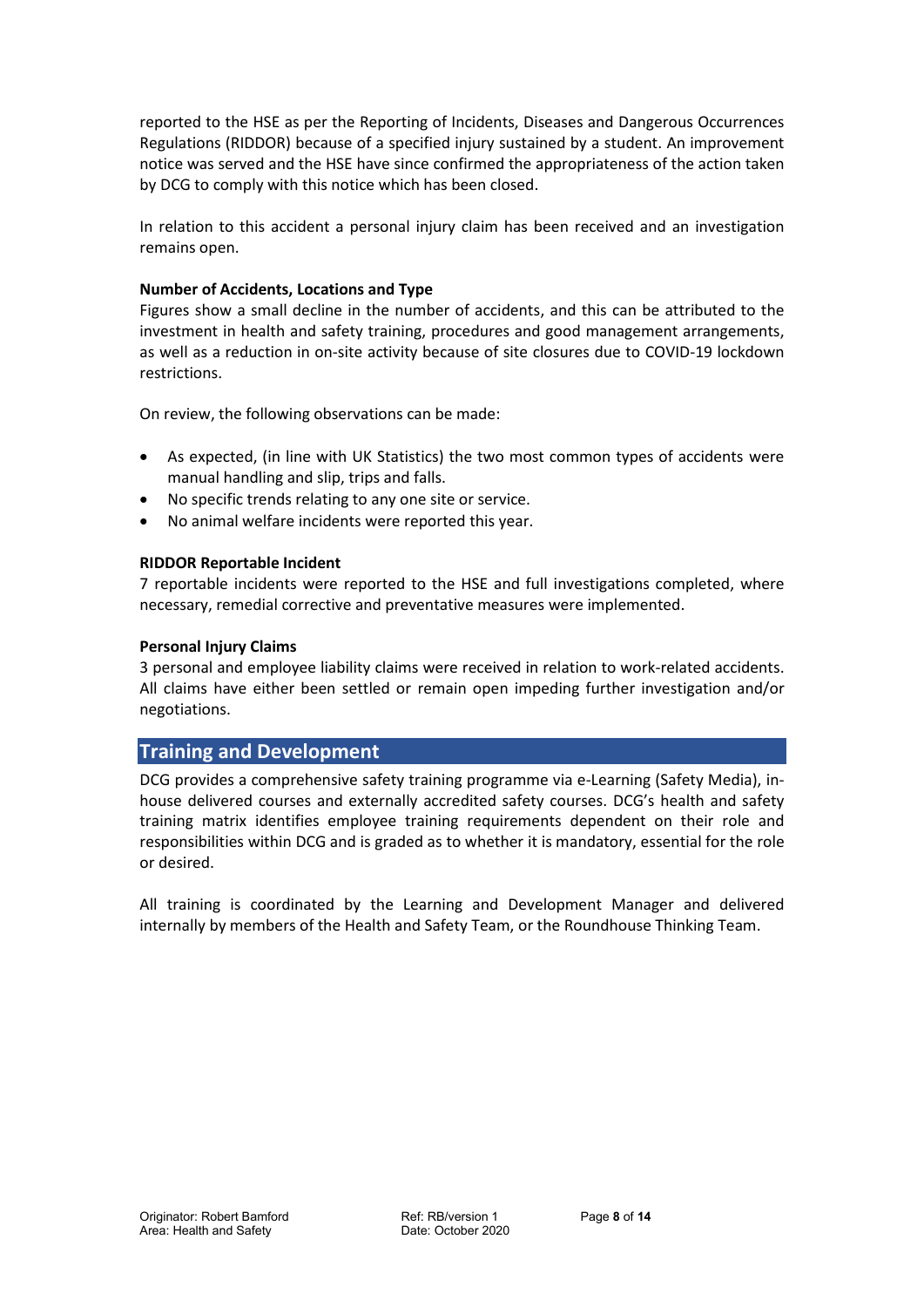# **Breakdown of Health & Safety e-Learning Training**

| <b>Course</b>                                                                           | <b>Number of</b><br><b>Employees</b><br><b>Trained</b> |
|-----------------------------------------------------------------------------------------|--------------------------------------------------------|
| AssessRite Online Training (WorkRite)                                                   | 107                                                    |
| DCG Returning to Site Working - COVID-19 Online Training (WorkRite)                     | 661                                                    |
| Environmental Awareness Online Training (WorkRite)                                      | 928                                                    |
| <b>E</b> Safety                                                                         | 214                                                    |
| FeelRite (Stress Awareness) Online Training (WorkRite)                                  | 104                                                    |
| <b>FireRite Online Training (WorkRite)</b>                                              | 117                                                    |
| HandleRite Online Training (WorkRite)                                                   | 109                                                    |
| Health and Safety Managers Online Training (WorkRite)                                   | 85                                                     |
| Health and Safety Online Training (WorkRite)                                            | 628                                                    |
| Health & Safety Pre-Vet Training                                                        | 50                                                     |
| MobileRite Online Training (WorkRite)                                                   | 83                                                     |
| New and Expectant Mothers Online Training (WorkRite)                                    | 46                                                     |
| Prevent for Employers Online Training (ETF)                                             | 28                                                     |
| Prevent for Leaders and Managers Online Training (ETF)                                  | 13                                                     |
| Prevent for Practitioners Online Training (ETF)                                         | 137                                                    |
| Prevent for Support Staff Online Training (ETF)                                         | 158                                                    |
| EXT - (2019) L2 Fire Safety in Education Online Training (EduCare)                      | $\mathbf{1}$                                           |
| EXT - (2019) L2 The Prevent Duty (Colleges & Universities) Online Training<br>(EduCare) | $\mathbf{1}$                                           |
| EXT - (2020) Radicalisation & Extremism Assessment Online Learning (ETF)                | $\overline{2}$                                         |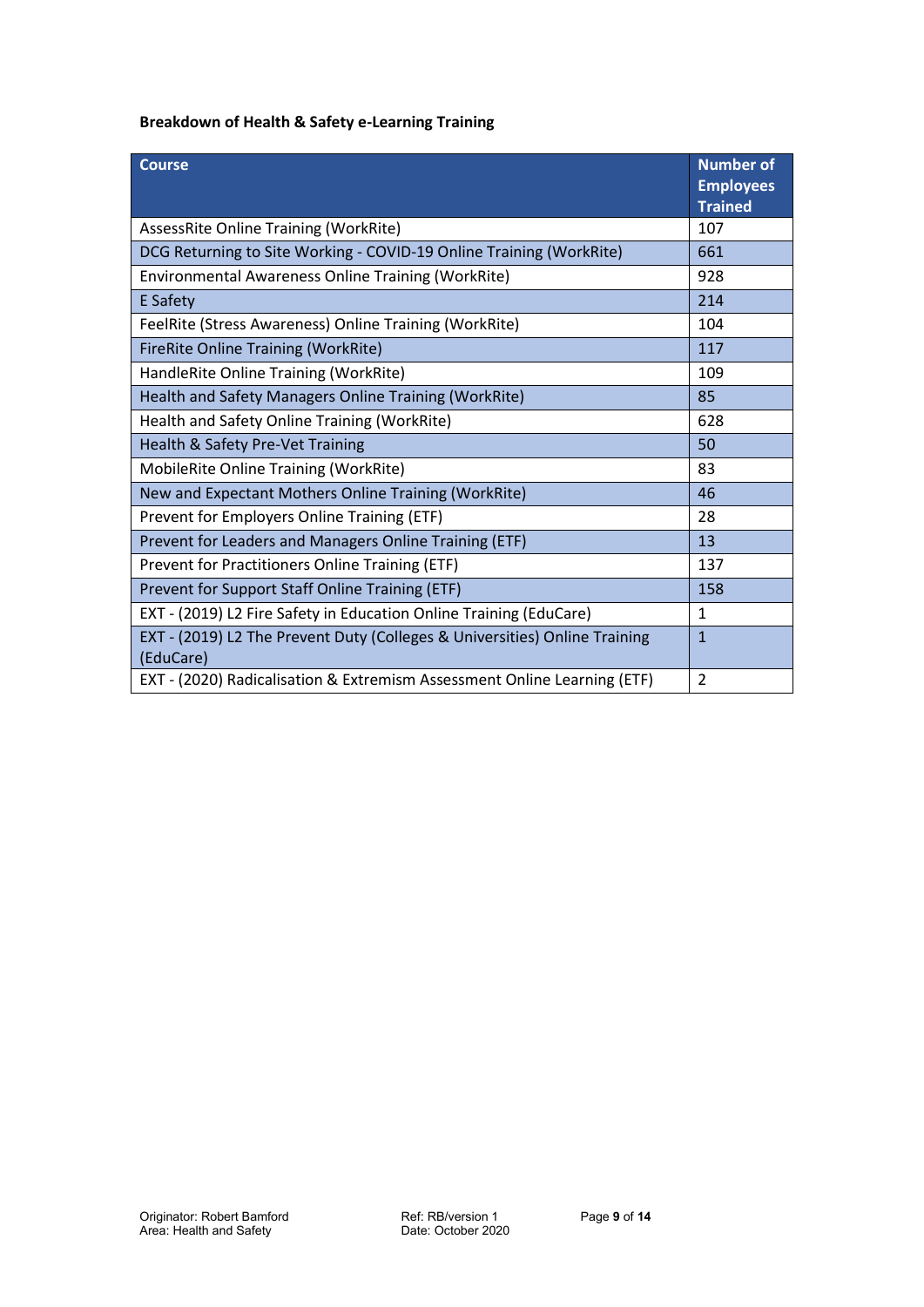# **Breakdown of Delivered Health and Safety Courses**

| <b>Course</b>                                                                                              | <b>Number of</b><br><b>Employees</b><br><b>Trained</b> |
|------------------------------------------------------------------------------------------------------------|--------------------------------------------------------|
| Anaphylaxis First Aid                                                                                      | 31                                                     |
| <b>Defibrillator Training</b>                                                                              | $\overline{1}$                                         |
| EXT - (2019) 18th Edition Wiring Regs<br>(Elm Training)                                                    | $\mathbf{1}$                                           |
| EXT - (2019) Chainsaw Refresher Training<br>(Derbyshire Landskills)                                        | $\overline{4}$                                         |
| EXT - (2019) Mental Health Awareness (Harmless)                                                            | $\mathbf{1}$                                           |
| EXT - (2019) Youth Mental Health First Aid<br>(Derbyshire County Council)                                  | $\overline{1}$                                         |
| EXT - (2020) Designated Safeguarding Lead<br>for Schools & Colleges in England Refresher Course<br>(NSPCC) | $\mathbf{1}$                                           |
| EXT - (2020) Designated Safeguarding Lead Online Training<br>(NSPCC)                                       | $\overline{2}$                                         |
| EXT - (2020) Legionella Responsible Person Training<br>(Hydro X)                                           | 1                                                      |
| EXT - (2020) Mental Health First Aid Instructor Training (MHFA England)                                    | $\mathbf{1}$                                           |
| First Aid at Work                                                                                          | 20                                                     |
| First Aid at Work Requalification                                                                          | 8                                                      |
| Health & Safety Pre-Vet Training                                                                           | 50                                                     |
| Induction - Health, Safety & Environment                                                                   | 109                                                    |
| IOSH Leading Safely (FPA Consulting)                                                                       | $\overline{7}$                                         |
| <b>IOSH Managing Safely</b>                                                                                | 19                                                     |
| <b>IOSH Working Safely</b>                                                                                 | $\overline{2}$                                         |
| Level 2 Allergen Awareness                                                                                 | $\overline{2}$                                         |
| <b>MiDAS Minibus Training</b>                                                                              | 14                                                     |
| Paediatric First Aid Certificate                                                                           | 8                                                      |
| <b>Personal Care Manual Handling Training</b>                                                              | 6                                                      |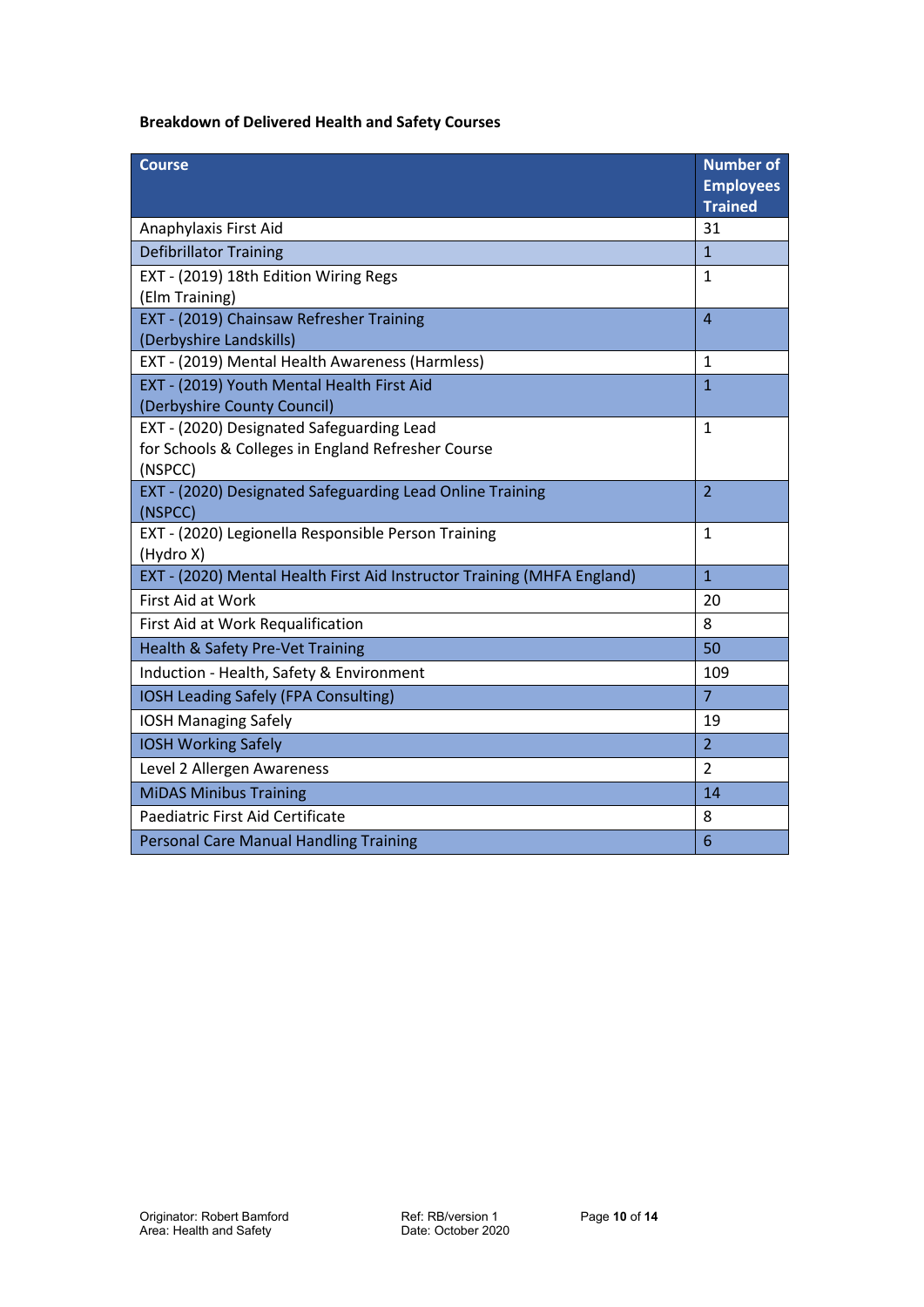# <span id="page-10-0"></span>**Future Actions and Improvements**

DCG aims to improve standards in health and safety, and priorities are based on the findings of health and safety audits, consultation with employees and changes to law and industry standards. To following outlines the key aims for 2020-21:

| <b>Aim Key</b>                                                                                                                              | <b>Objective</b>                                                                                            | <b>Outcome</b>                                                                                                                                                                                      | <b>Performance Indicators</b>                                                                                                                                                                                                                                                                                                                                        |
|---------------------------------------------------------------------------------------------------------------------------------------------|-------------------------------------------------------------------------------------------------------------|-----------------------------------------------------------------------------------------------------------------------------------------------------------------------------------------------------|----------------------------------------------------------------------------------------------------------------------------------------------------------------------------------------------------------------------------------------------------------------------------------------------------------------------------------------------------------------------|
| To develop culture<br>and ownership of<br>health and safety<br>across DCG                                                                   | To ensure that<br>everyone<br>understands their<br>health and safety<br>role                                | Employees will be engaged<br>in securing a safe and<br>healthy workplace with an<br>increased level of<br>communication which<br>embeds H&S matters and<br>provides efficient<br>resources/guidance | Policies reviewed (in date)<br><b>H&amp;S</b> Committee<br>(number of<br>meetings/attendance)<br>To be developed around HR<br>survey                                                                                                                                                                                                                                 |
| To promote<br>sensible and<br>proportionate risk<br>management                                                                              | To ensure that all<br>risk assessments<br>are in place for<br>hazardous<br>activities                       | Improved management of<br>significant risks throughout<br><b>DCG</b>                                                                                                                                | Risk registers are formally<br>reviewed annually                                                                                                                                                                                                                                                                                                                     |
| To ensure that<br>employees are<br>competent and<br>provided with the<br>right mix of<br>training, skills,<br>experience, and<br>knowledge. | Promote H&S<br>training initiatives                                                                         | Employees will be able to<br>fulfil their roles safely                                                                                                                                              | <b>Mandatory Training</b><br>compliance 100 %<br>Induction compliance<br>100 %                                                                                                                                                                                                                                                                                       |
| To learn lessons<br>when things do go<br>wrong and make<br>appropriate<br>changes                                                           | To achieve<br>improvements in<br>reporting,<br>recording<br>and investigating<br>accidents and<br>incidents | More accurate accident<br>reporting, investigation<br>and learning from<br>accidents. Better trending<br>of data.                                                                                   | Reportable accidents to<br>employees maintained below<br>the sector rate<br>Reportable accidents to non-<br>workers maintained below<br>the sector rate<br>Year on year reduction of lost<br>time accidents<br>Reduction in fire alarms<br>annually in both residential<br>buildings and academic<br>buildings<br>100% of RIDDORS reported<br>within statutory limit |
| To monitor and<br>measure health<br>and safety<br>performance<br>throughout DGG                                                             | Implement a<br>robust auditing<br>system which is<br>designed to drive<br>continual<br>improvement          | Revised audit process will<br>be effective in monitoring<br>health and safety<br>performance and will drive<br>improvements giving<br>assurance to the<br>Corporation                               | Inspection/Audit compliance<br>All areas attaining minimum<br>assurance level                                                                                                                                                                                                                                                                                        |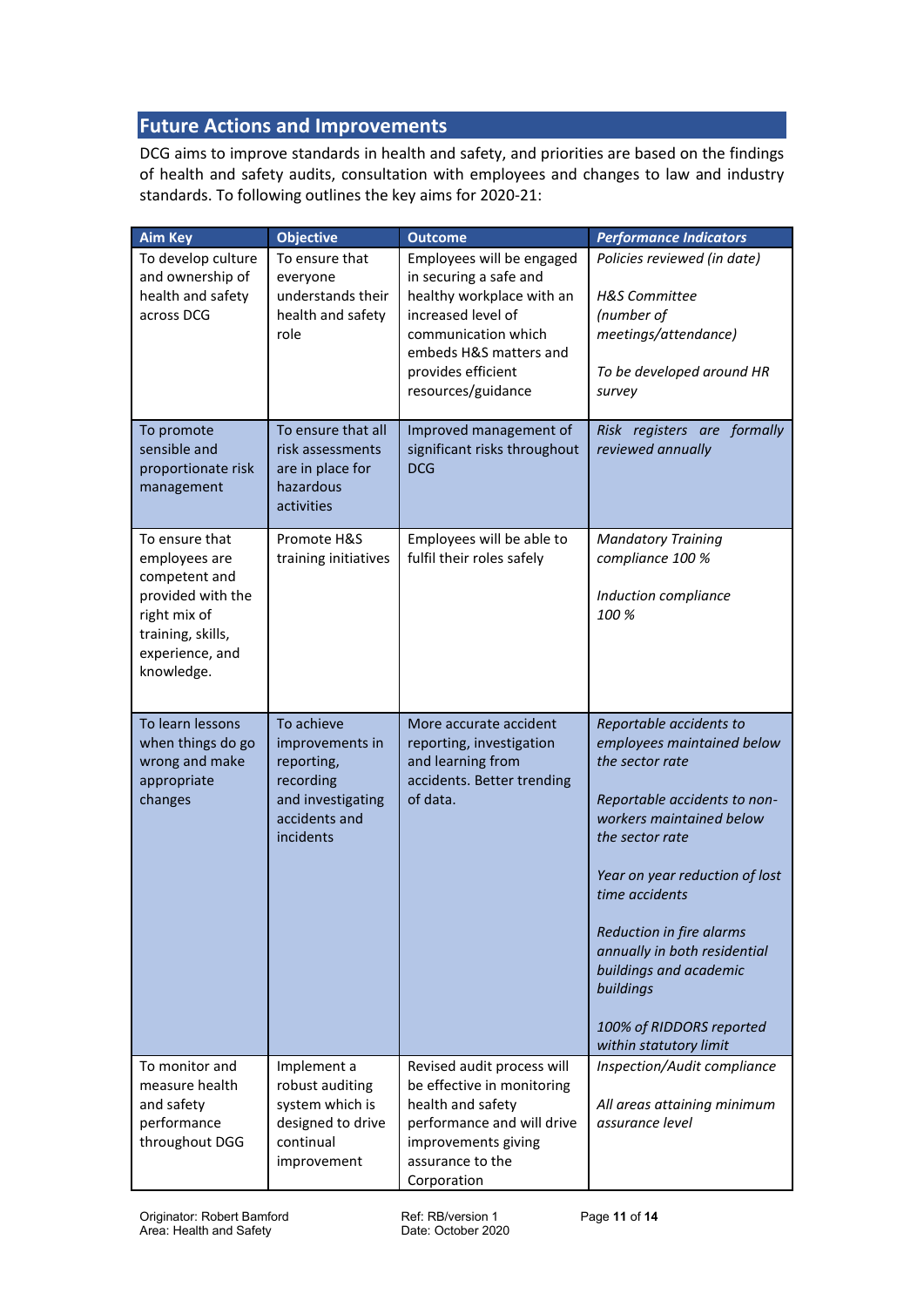| To ensure that<br><b>DCG</b> remains<br>legally compliant | Keep updated on<br>changes of<br>legislation and<br>provide<br>appropriate H&S<br>professional<br>advice | DCG remains legally<br>compliant with no legal<br>actions or notice served<br>against it | Annually no prohibition or<br>improvement notices, or<br>notices of contravention<br>served on DCG by the Health<br>and Safety Executive or Local<br><b>Authority Environmental</b><br><b>Health Departments.</b><br>Annually no prohibition, or<br>enforcement notices served |
|-----------------------------------------------------------|----------------------------------------------------------------------------------------------------------|------------------------------------------------------------------------------------------|--------------------------------------------------------------------------------------------------------------------------------------------------------------------------------------------------------------------------------------------------------------------------------|
|                                                           |                                                                                                          |                                                                                          | on DCG by the Fire Authority                                                                                                                                                                                                                                                   |

# <span id="page-11-0"></span>**Conclusion**

This report provides an overview of both pro-active and re-active health and safety activities that have and will continue to be undertaken to maintain performance and minimise risk. Overall, it has been a successful year for health and safety, with the DCG responding positively to external drivers and demands and continuing to demonstrate our compliance.

For the next 12 months and beyond, DCG is committed to continuous improvement in health and safety as outlined within this annual report; and aims to develop further actions based on the findings of health and safety audits, consultation with the employees and changes to law and industry standards.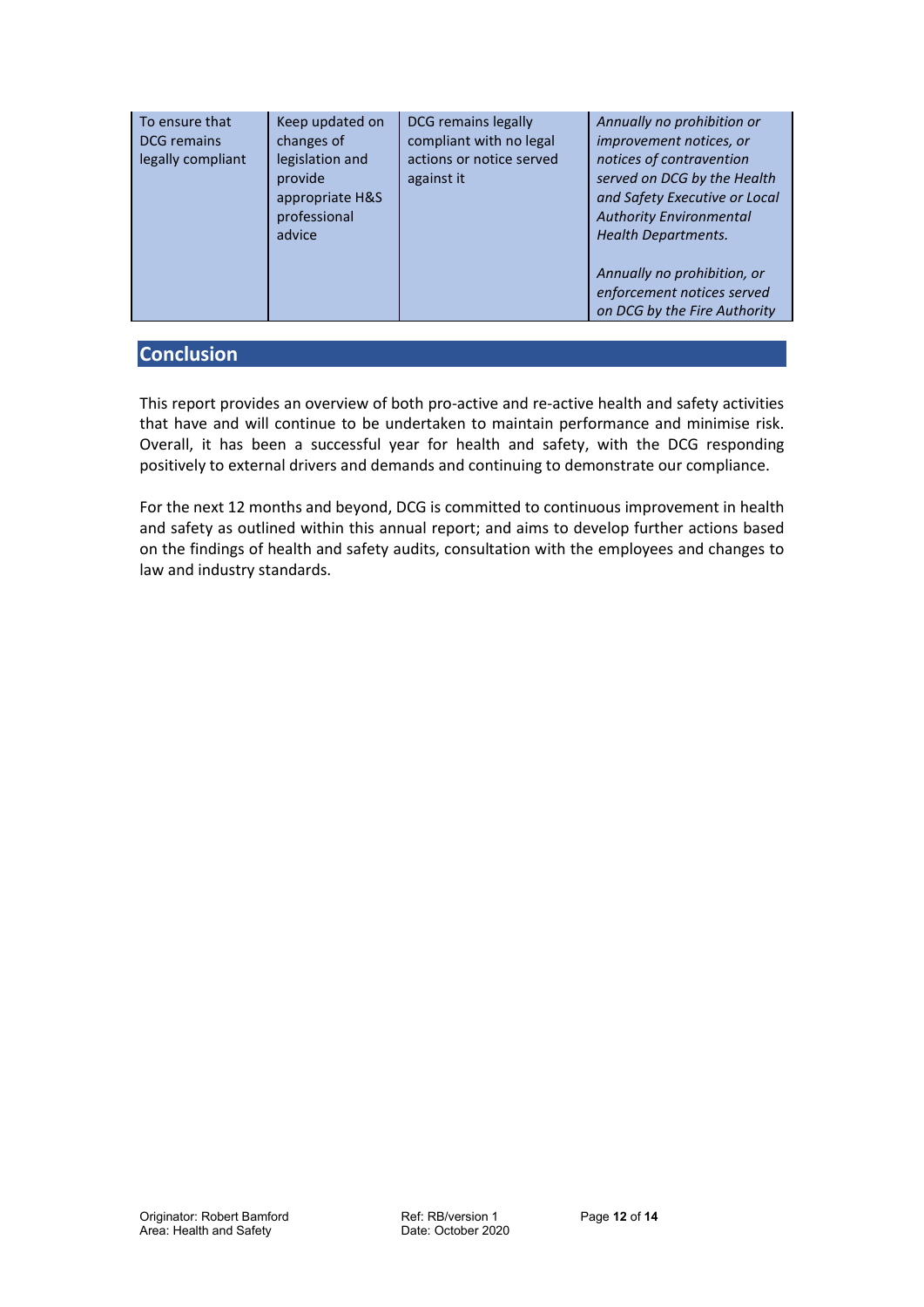# **Appendix 1**



Accident/Incident Data By Year With Current Year Monthly Breakdown



#### **Kind of Incident Comparison**

<span id="page-12-0"></span>

**Site Comparison** 

**Persons Affected Comparison** 



Originator: Robert Bamford Ref: RB/version 1 Page **13** of **14** Area: Health and Safety **Date: October 2020**